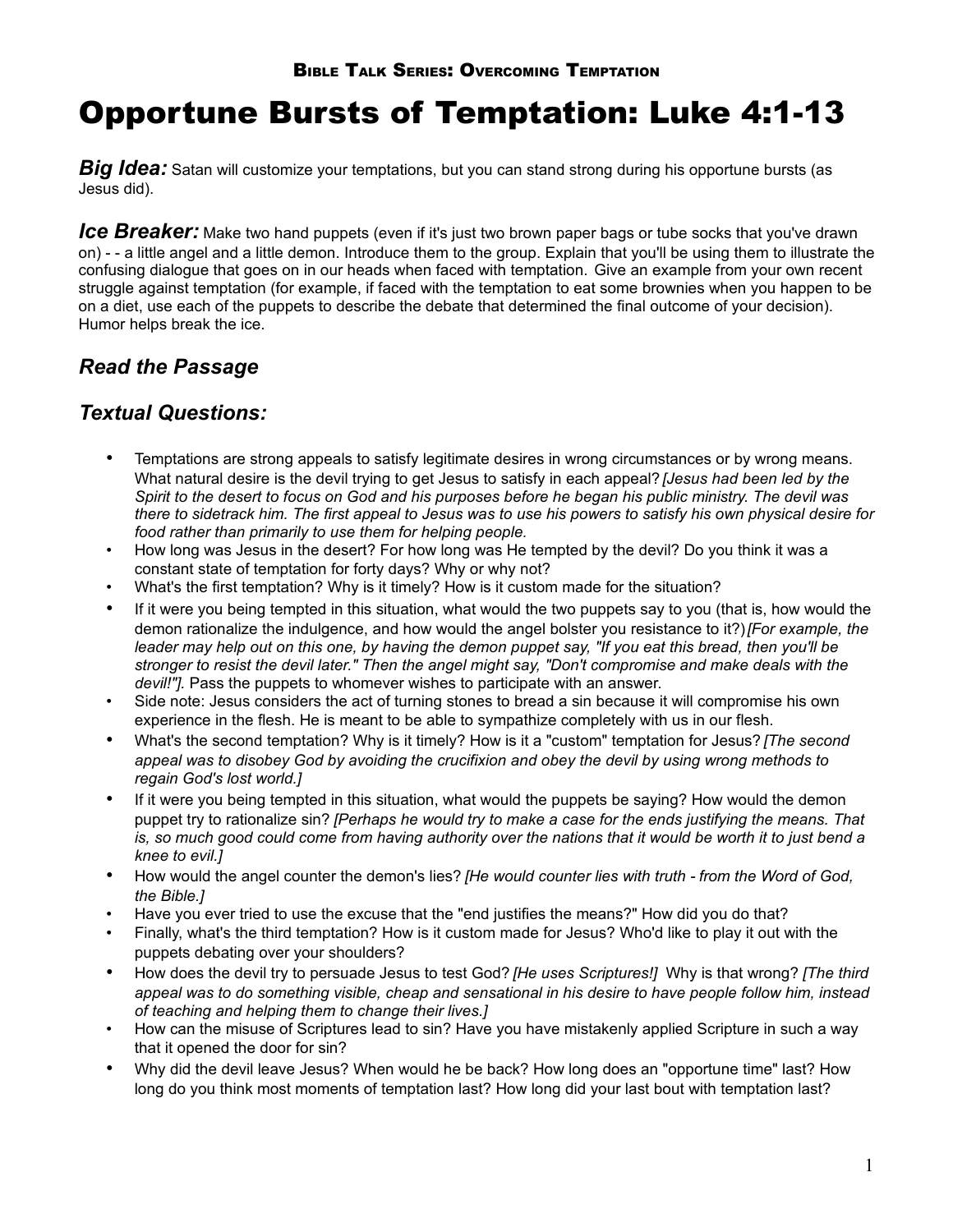## *Concluding Questions*

- How is faulty theology like faulty code in a computer program? What do you need to do to restore the program to working order? When does that faulty code usually appear?
- How do you find the the faulty code that opens the door to sin? When does that faulty reasoning/code expose itself? How do you rewrite the code? How do you know which Scriptures to use? How can you get help with this?
- Finally, how long does most temptation last? How does that give you hope?

## *Final Charge*

- We learned about the nature of temptation and how to overcome it from Jesus.
- Temptation attempts to tap into our legitimate desires but in an illegitimate way (by sinning). Temptation succeeds when there is deceptive "faulty code." And temptation comes at 'opportune times' rather than over long durations of time.
- Divine truth rewrites the lies that undermine our obedience to Christ. The Bible is our source for truth.
- Identify the lies that have allowed you to accept rather than reject temptation
- Study the Bible to overcome those lies with truth
- Seek guidance
- Take heart temptation will not hang over you for long durations, only for a burst.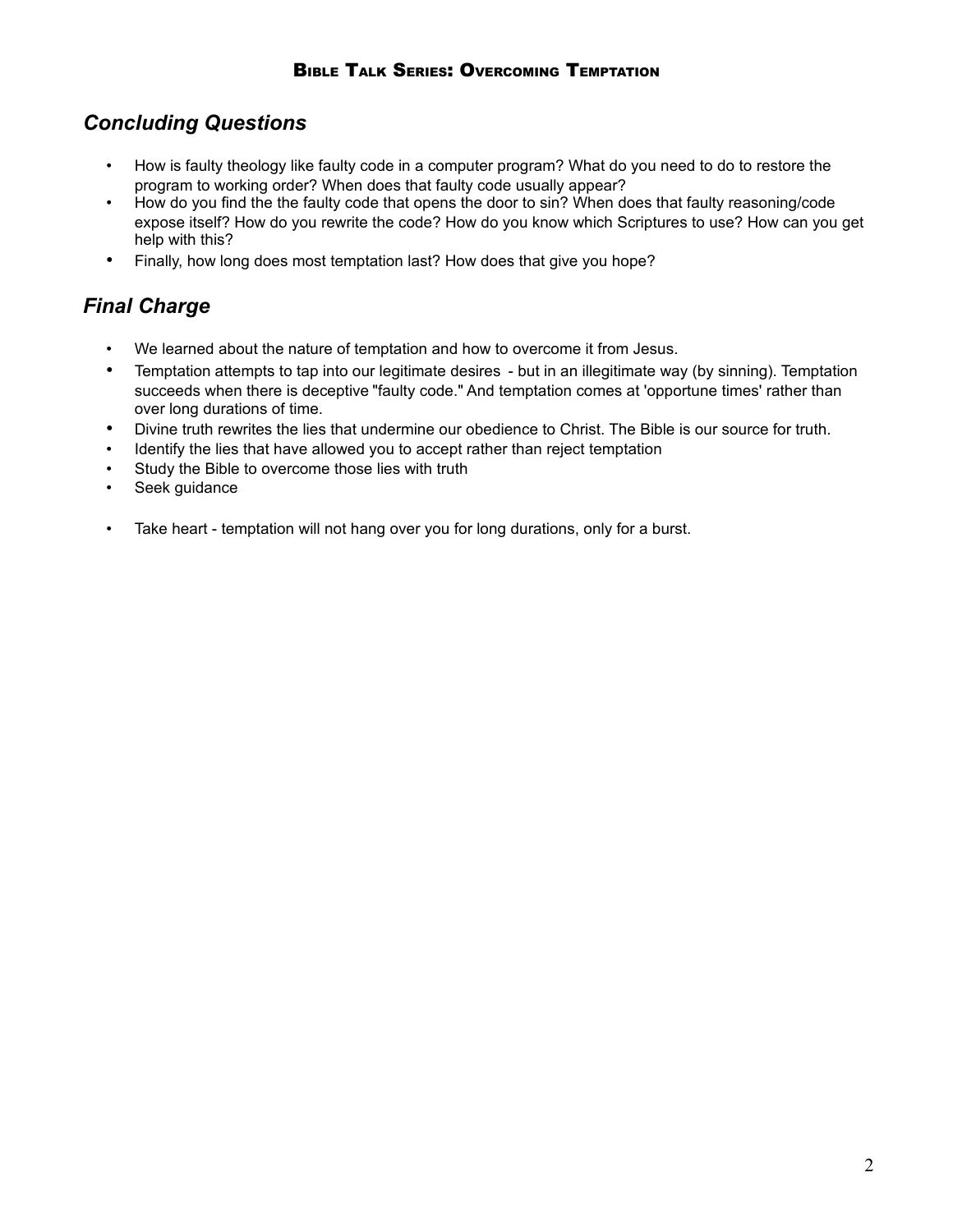## God Is Not Tempting You: James 1:12-15

**Big Idea:** Temptation begins not with God but with our own desires. These natural desires are twisted in our hearts.

*Ice Breaker:* Put a tray of desserts out for all to see and smell. We do what we most desire. How has a good and natural desire been perverted into a lurid and destructive desire by temptation? We do what we most desire, so what did you most desire if you ate the brownie? What did you most desire if you didn't eat the brownie?

### *Read the Passage*

#### *Textual Questions:*

- Temptations are strong appeals to satisfy legitimate desires in wrong circumstances or by wrong means.
- If God is not the one who tempts us, then who is?
- What natural desire is the devil trying to get you to satisfy in a wrong appeal?
- List some of your natural desires, cravings, appetites, and passions?
- Since these desires were originally given to by a righteous God, how were those desires intended for noble purposes?
- Why is it a good thing to have an appetite for food?
- Why is it a good thing to have a desire to succeed?
- Why is it a good thing to have a desire to make a match with a mate?
- What are some of our desires that we haveturned into lurid desires in the face of Satan's temptations? [curiosity, success, find a husband or wife, etc.]
- How have you channelled those desires toward a more lurid purpose, making them sinful lusts instead of purposeful desires? [curiosity becomes playing with fire on the internet or tv, success becomes pride or selfishness or cheating or greed, seeking a mate becomes impurity or immorality or lust, etc]
- How did those desires become so twisted?
- Why do you think the passage describes our sinning as being "dragged away and enticed" by our desires? [This denotes an unwillingness on our part to give in... so we must desire righteousness despite the fact that we give in to sin. Thus righteousness is a desire - it is just not the desire that wins out in times of falling into sin.]
- Desire is said to "conceive"... someone doesn't get pregnant alone it takes two. What couples with desire to produce this conception? [Temptation and desire combine to conceive... and the baby will be Sin.]
- What does sin do to our relationship with God?
- What type of death is in view when James tells us that sin gives birth to death?
- What are the long term consequences, therefore, of allowing our desires to give in to temptation?
- How do we keep our desires from mating with temptation?
- How can we better channel our natural desires?
- Since we usually do what we most desire, how can we strengthen our desires for righteousness?

## *Concluding Questions*

- How can we better honor the natural desires that God has given us?
- How can we avoid the temptations that twist and entice our natural desires?
- How can we strengthen our desire to pursue Godliness rather than sinfulness?

*Final Charge* God has made us and equipped us with strong passions and desires. Weneed to unmask the ways that Satan has twisted those desires by coupling them with lurid temptations. You can do this by studying the bible to see God's will for your passions and desires. And you can become more aware and wary of what it is channeling your desire.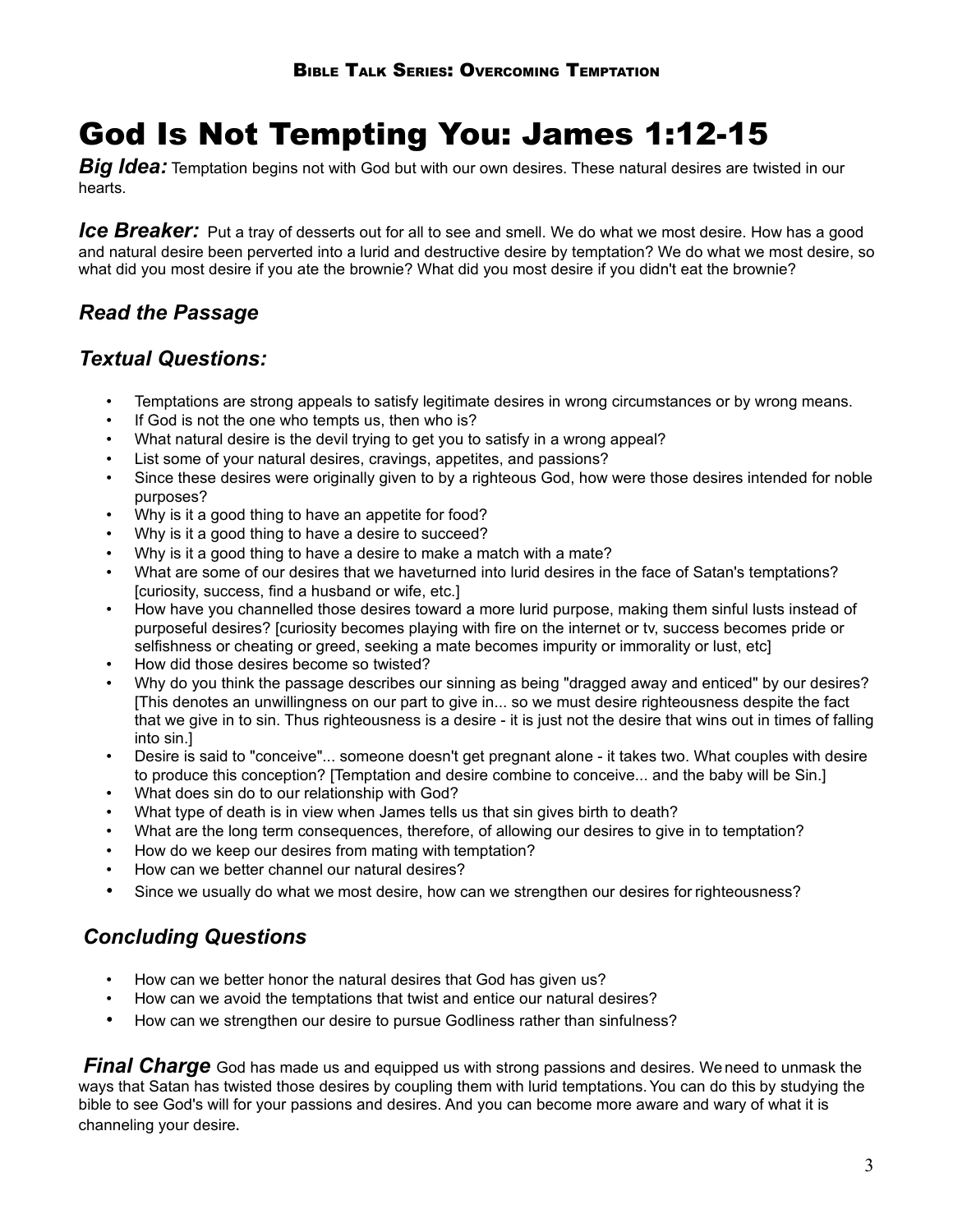# You Can Stand Up Under Temptation: 1st Corinthians 10:6-13

*Big Idea:* God won't let you be tempted beyond what you can bear; thus, you can endure all temptation.

Ice Breaker: Pretend to be a Flight Attendant and begin the pre-flight safety briefing - be sure to include exit strategies for emergency landings. How often have you heard this briefing? How carefully did you listen the first time you flew on a plane by yourself? How carefully did you listen the last time you flew on a plane? Why the difference?

Humorous (and actual) PreFlight Safety Speech:

#### Before takeoff...

"Hello, and welcome to Flight 438 to Portland. If you're going to Portland, you're in the right place. If you're not going to Portland, you're about to have a really long evening."

"We'd like to tell you now about some important safety features of this aircraft. The most important safety feature we have aboard this plane is...The Flight Attendants. Please look at one now."

"There are 5 exits aboard this plane: 2 at the front, 2 over the wings, and one out the plane's rear end. If you're seated in one of the exit rows, please do not store your bags by your feet. That would be a really bad idea. Please take a moment and look around and find the nearest exit. Count the rows of seats between you and the exit. In the event that the need arises to find one, trust me, you'll be glad you did.

We have pretty blinking lights on the floor that will blink in the direction of the exits. White ones along the normal rows, and pretty red ones at the exit rows."

"In the event of a loss of cabin pressure these baggy things will drop down over your head. You stick it over your nose and mouth like the flight attendant is doing now. The bag won't inflate, but there's oxygen there, promise. If you are sitting next to a small child, or someone who is acting like a small child, please do us all a favor and put on your mask first. If you are traveling with two or more children, please take a moment now to decide which one is your favorite. Help that one first, and then work your way down."

"In the seat pocket in front of you is a pamphlet about the safety features of this plane. I usually use it as a fan when I'm having my own personal summer. It makes a very good fan. It also has pretty pictures. Please take it out and play with it now."

"Please take a moment now to make sure your seat belts are fastened low and tight about your waist. To fasten the belt, insert the metal tab into the buckle. To release, it's a pulley thing -- not a pushy thing like your car because you're in an airplane -- HELLOOO!!"

"There is no smoking in the cabin on this flight. There is also no smoking in the lavatories. If we see smoke coming from the lavatories, we will assume you are on fire and put you out. This is a free service we provide. There are two smoking sections on this flight, one outside each wing exit.

We do have a movie in the smoking sections tonight...hold on, let me check what it is...Oh here it is; the movie tonight is 'Gone with the Wind.' "

"In a moment we will be turning off the cabin lights, and it's going to get really dark, really fast. If you're afraid of the dark, now would be a good time to reach up and press the yellow button. The yellow button turns on your reading light. Please don't press the orange button unless you absolutely have to. The orange button is your seat ejection button."

"We're glad to have you with us on board this flight. Thank you for choosing Alaska Air, and giving us your business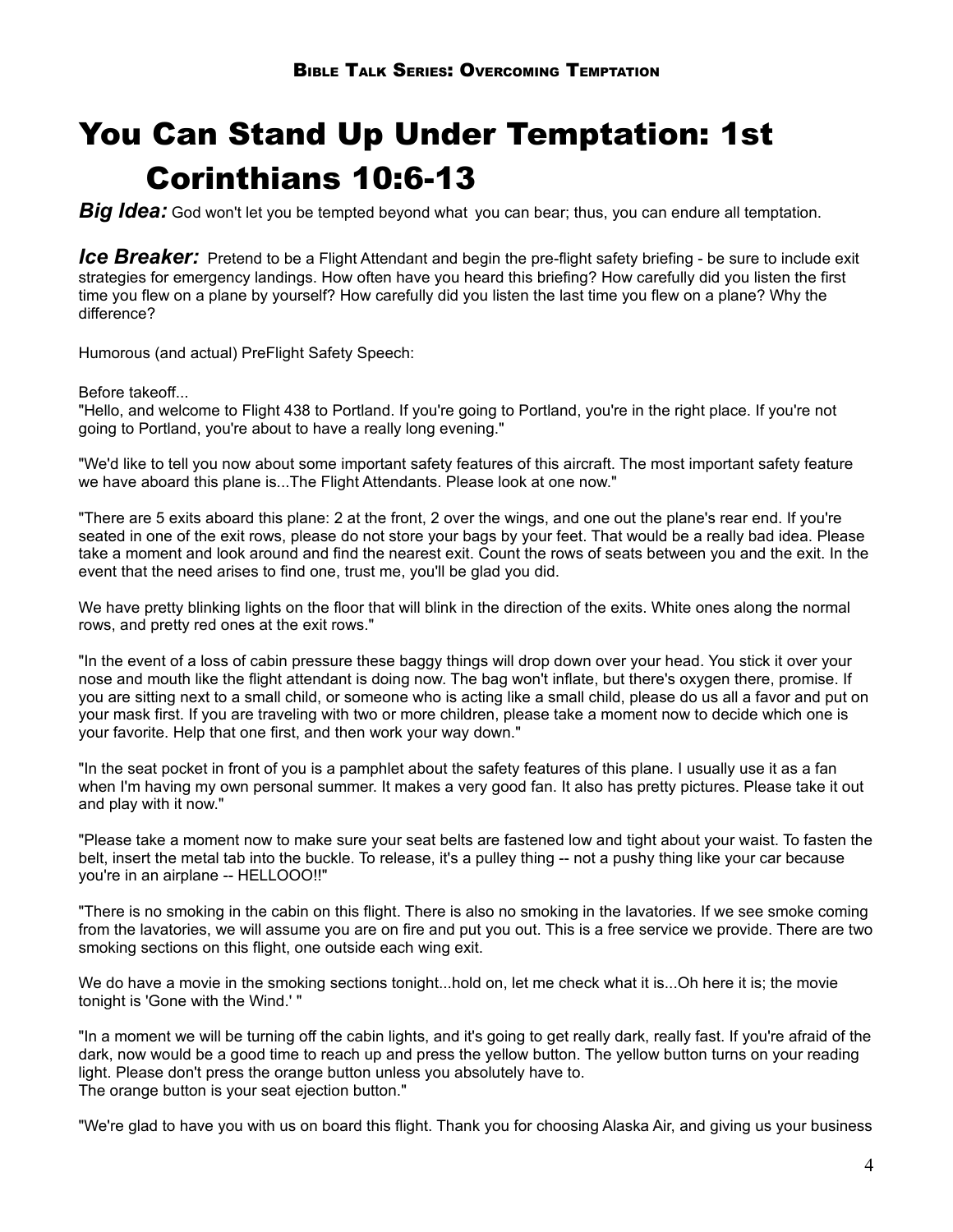and your money. If there's anything we can do to make you more comfortable, please don't hesitate to ask."

"If you all weren't strapped down you would have given me! a standing ovation, wouldn't you?"

After landing...

"Welcome to the Portland International Airport. Sorry about the bumpy landing. It's not the captain's fault. It's not the copilot's fault. It's the asphalt."

"Please remain seated until the plane is parked at the gate. At no time in history has a passenger beaten a plane to the gate. So please don't even try. Please be careful opening the overhead bins because 'shift happens'."

### *Read the Passage*

#### *Textual Questions:*

- Our passage begins with "These things occurred as examples." What are "these things" referencing? *[If no one is able to tell the story of the Israelites' transgressions, then recap it yourself. The recap of temptations: idolatry, fornication, test God's forgiveness too far, and grumbling.]*
- What happens to people who refuse to study history? *[They are doomed to repeat it.]* What were their transgressions? [idolatry, immorality, testing Christ, and complaining] What should we learn from the Israelites'' example?
- Are our temptations unique to us? How can we learn to overcome them if they are **not** unique to us? So... What can we learn from the Israelites'' travels in the desert?
- How have you learned something to avoid by witnessing a bad example?
- How can the presumption of standing firm make one more vulnerable to temptation? Have you ever been blindsided by failure at a time when you thought you were doing great? Tell us about it.
- How can we maintain a sober assessment of our walk in Christ?
- God limits the amount of temptation that comes our way... does that encourage you? Has He been accurate in His assessment of your ability to resist temptation?
- God provides us with a way from temptation. Can you see the exit sign if you're not looking for it? What would keep you from looking for it? Are you more likely to look for the exit signs when you think you're OK or when you think that you need more help? [Tie all this back into the Flight Attendant's Safety Speech used in the Ice Breaker]

## *Concluding Questions*

- What's the single best thing you can do to stay alert to God's "way out" in times of temptation?
- What's the absolute worst thing you can do to potentially overlook God's "way out" in times of temptation?

*Final Charge Since Humility is a key to avoiding temptation, train yourself in the practice of Humility! And* how can you train yourself to be more humble - - Ask someone for help today with the temptations that seize you.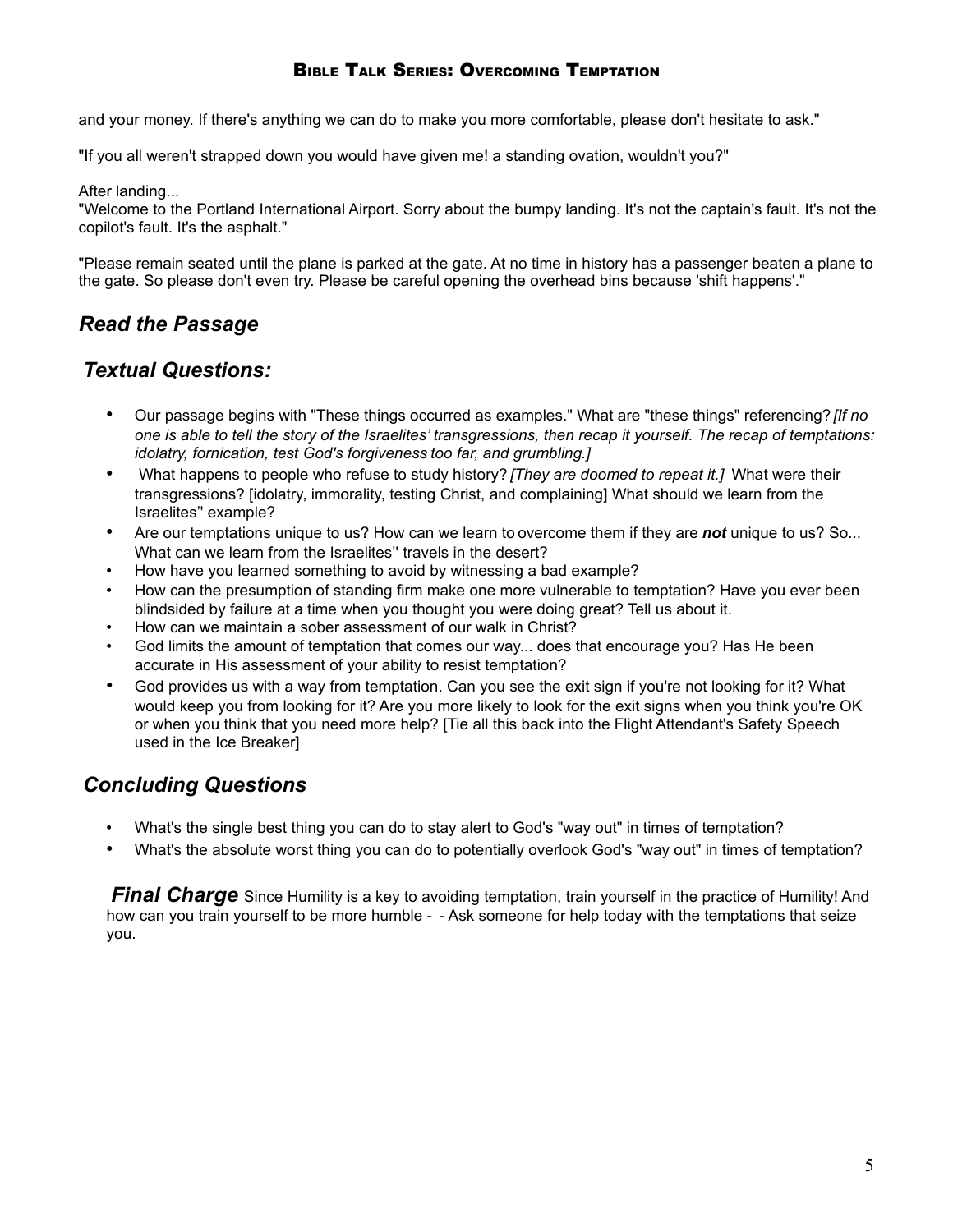## The First Temptation Genesis 3

**Big Idea:** To see how sin initially entered the world and to learn something about the way we can be tempted to disobey God.

If God is good and powerful, why does he allow so much evil and pain? Although the Bible doesn't answer this question directly, it shows how sin and its consequences entered the world.

The second chapter of Genesis left Adam and Eve in Eden at peace with God, themselves and the natural world over which they had been given stewardship. They had the freedom to fulfill this responsibility and eat any fruit in the garden, with one exception. The tree of the knowledge of good and evil would be the test of their obedience to the Creator. In this study we see how they met this test and what lessons we can learn from their experience.

*Ice Breaker:* Have the members volunteer for the roles of narrator, God, Adam, Eve and the serpent, then read the chapter aloud like a drama (encourage drama... if the volunteers are too stale, get a volunteer to be the Director... he or she then reshoots the scene with the extra drama that he or she directs into the scene) Note how devious and concerted the serpent's strategy is. He begins by asking questions intended to obscure God's command (v. 1). Next, he flatly contradicts God's warning about eating from the tree (v. 4). Then he misrepresents God's motive (v. 5). This strategy encourages Eve to make her own decision, about the value of obeying God.

## *Textual Questions:*

- The serpent is described as "more crafty than any of the wild animals the Lord God had made" (v. 1). How does the serpent's question to the woman, especially its wording, illustrate his craftiness?
- How does Eve's answer misrepresent God's command (vv. 2–3)? What could this reveal about her attitude toward this prohibition? What lesson does it teach us about knowing the words of God?
- In what ways do we tend to make God's commands more restrictive than he intends them to be? How does this affect our view of his requirements?
- The serpent now becomes more direct (vv. 4–5). What statements does he make about the purpose and results of the command?
- In what ways does Satan try to deceive us today about the consequences and benefits of sin?
- How have the serpent's words distorted Eve's thinking (v. 6)? What pros and cons does she face in the decision which now confronts her? How can you keep Satan from distorting your thinking?
- How did Adam and Eve's sin immediately affect their attitude toward themselves, each other and God (vv. 7–13)? [Adam and Eve's response to their nakedness has nothing to do with sexual guilt or shame. The Bible has a high view of sex, despite certain church teachings throughout the centuries. Just as their nakedness was a sign of innocence and lack of self-consciousness, it now becomes a symbol of guilt to be covered up so they can still appear presentable.]
- Adam and Eve made several mistakes: they listened to a creature instead of the Creator, followed their own impressions against his instructions, doubted God's concern for their best interests and made selffulfillment their goal. In what situations have any of these led you to disobey a command of God?
- What judgments does the Lord God pronounce on the serpent (vv. 14–15), the woman (v. 16) and the man (vv. 17–19)? (Describe them in your own words.) *[If your time is running short, skip over this question and go on to the last two.]*
- What actions does God finally take to end this era in Eden (vv. 21–24)?

**Concluding Question:** What one lesson have you learned from this study that can help you recognize and resist a temptation you are facing?

**Final Charge:** Satan is crafty. He can and will distort your thinking about sin and righteousness and God. Stay alert and aware of his schemes. Listen to the Creator rather than to creatures. The best way to know that you are doing exactly that is to study, learn, and live out God's Word.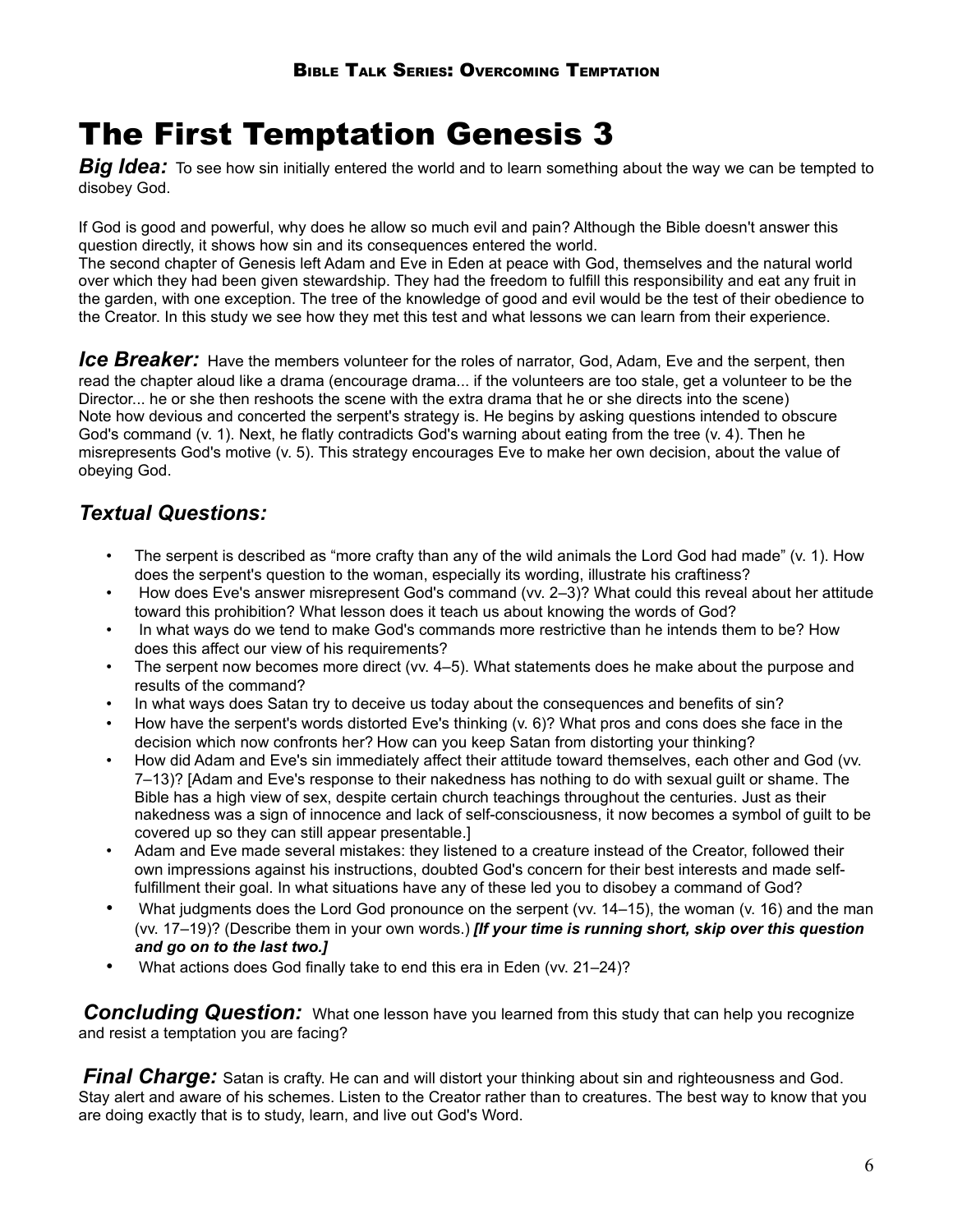# Pray So That You Will Not Fall Into Temptation: Matthew 6:13/26:36-42

**Big Idea:** Watch and pray so that you will not fall for temptation!

*Ice Breaker:* Ask for a volunteer (to be a "persuader") to try to persuade someone else in the group to pull the fire alarm. Secretly instruct another volunteer (the "persuadee") to meet each of the "persuader's" advances with vehement prayer. Tell both the persuader and persuadee to not give up too easily – unless the situation really seems hopeless. See who gives up first. Ask the other party how much longer he or she would have persisted before giving up. Also ask why they gave up. Ask the persuadee if praying made a difference in his or her resolve to resist temptation. [By the way, in case the persaudee gives up – make sure that the fire alarm remains in place.]

#### *Read the Passage Matthew 26:36-46*

#### *Textual Questions:*

- Why did Jesus go to the garden of Gethsemane what was His purpose for being there?
- Have you ever made special arrangements to pray when facing a great temptation?
- Jesus exhorts his disciples to "watch and pray that you might not enter into temptation." What temptations were they about to face?
- What temptation is Jesus facing?
- What does it mean to be "watchful" in the face of temptation? How does Jesus provide us with a model of being "watchful?"
- How does Jesus provide us with a model of being "prayerful?"
- In what ways were the disciples not "watchful?" Why were they not watchful? What would motivate them to be more watchful? What was the result of the disciples' complacency? (see v. 56 and 57) What would motivate you to be more watchful?
- How many times does Jesus need to pray in the face of this temptation? What's the lesson for us?
- Can you think of time that your "spirit was willing but your flesh was weak?" What happened?
- How does being "watchful" strengthen you? How does prayer strengthen you?

## *Concluding Questions*

• Jesus prepares for the temptation hours before He ever faces it. When and how should you prepare to overcome temptation? What else have learned from Jesus' example about overcoming temptation?

*Final Charge* Think through (be watchful) all the temptations that you will face in your day. Pray about each and every temptation! Don't leave your knees until you are resolved about doing God's will rather than give in to temptation.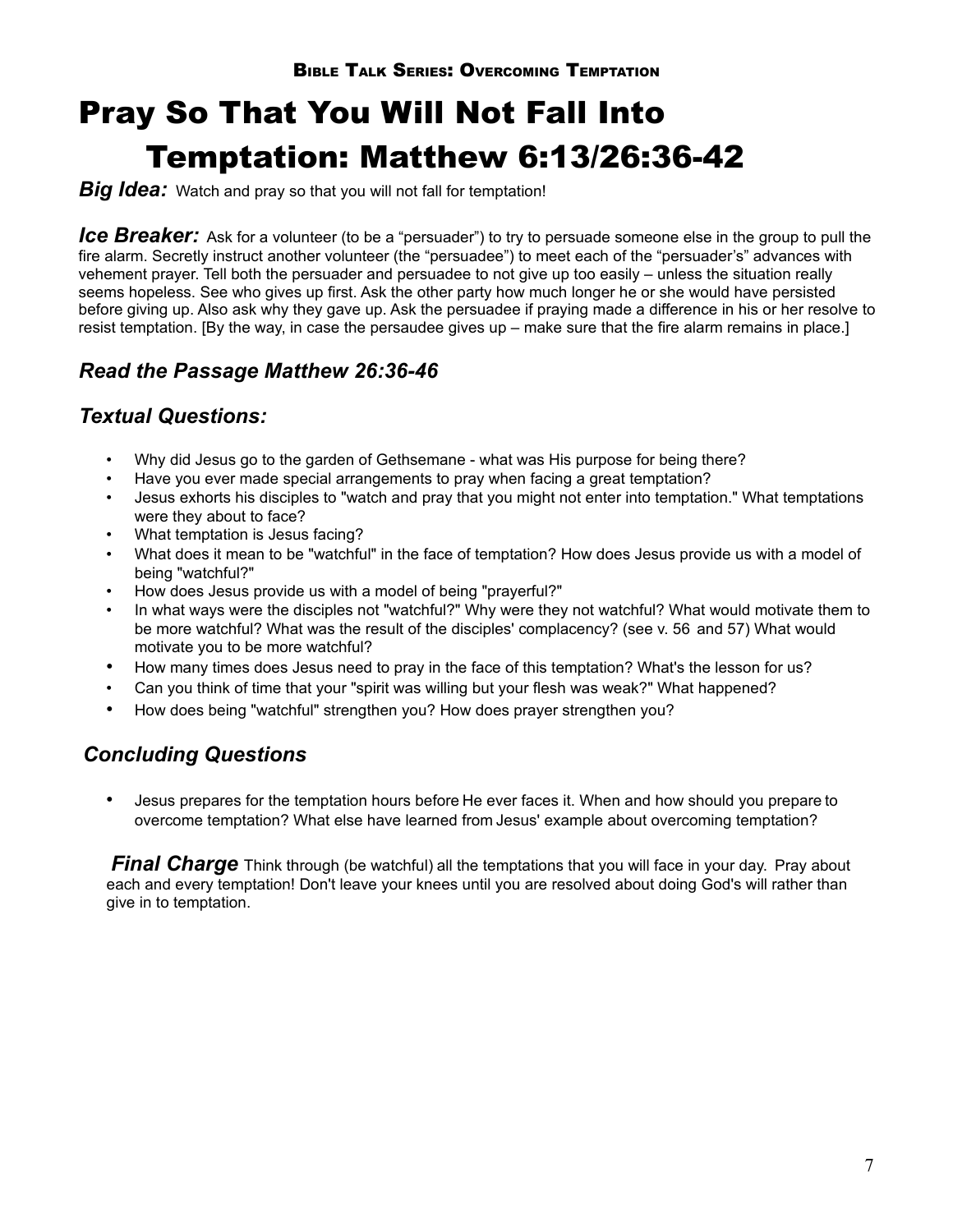## FAR from Temptation

**Big Idea:** : Temptation is not a time to prove how "macho" you can be. It's a time to get scared and run... run F.A.R.! (FAR will stand for "Flee" "Avoid" and "Remove") **(THIS WORKS AS EITHER ONE OR THREE BTs)**

*Ice Breaker:* Make a couple of "wet paint: do not touch" signs (try to make them look "official") and tape them to the wall near your Bible Talk setting (without anyone knowing that you posted them). Have an extended time of fellowship prior to the opening of the Bible Talk discussion. Observe the participants' interaction with the sign and the wall - especially as they drew closer to the wall. Does the group dynamic encourage "curiosity" or "avoidance"? Share your own observations to begin the discussion. Solicit observations from the group. Ask "Why would someone post a real sign that warned about wet paint?" "What are the reasons they would not want you to touch a freshly painted area?" "Why did you disobey the sign?" "Did curiosity get the better or you?" *"What happens when you get closer to the wall?"* "Did you touch it lightly or press your entire hand against the wall?" Why?"

## *Textual Questions:*

- We're going to cover 3 related strategies for overcoming temptation during today's discussion: "**Flee** From it!" "**Avoid** it!" "**Remove** it!"... Flee Avoid Remove ... that is **FAR**, which is where we need to keep temptation if we are to overcome it.
- • **FLEE**.... *Genesis 39:6-12* (as an aside you can quote *1Cor 6:18* "Flee sexual immorality!")
	- Joseph encountered repeated and unavoidable temptations to have sex with Potipher's wife; how did he reject these temptations? What can we learn from his example? How will you personally put that into practice?
	- After being cornered by temptation, what did Joseph do? How do you think Joseph looked to the rest of the house staff as he ran out of the house without a cloak? Did Joseph care about how he looked to his staff? What did he most care about?
	- From what should you have fled this week? Why didn't you flee? Why should you flee? What reasons would Joseph help you to see are reasons for you to flee?
- • **AVOID**... *Proverbs 7:6-27*
	- v. 6-9. What separated the simpleton from the rest of the young men? Why does "going down the street near her corner" indicate that he "lacked judgment"? Why does the proverb set the scene at "twilight, as the day was fading, as dark set in"? If we didn't read any farther, could you guess what was about to happen?
	- How do you flirt with temptation? How do you flirt with temptation on the internet? ... on campus? .... over the phone? ... in the mall? ... while watching television? Have you ever invited temptation? How? What happened? How could you have avoided all that mess? Have you ever pretended to be naive so that you could walk into temptation with a clear conscience? Does that make you less guilty?
	- v. 14. How does the temptress use religion to begin her seduction of the young man? Have you ever talked about God in the process of flirting?
	- v. 21-23. Have you ever been persuaded to do or buy or think something by smooth talk? What happened? Did you regret it? How could you have avoided it? What is the consequence for this young man's naive judgment? ["it will cost him his life"] What is the consequence for your flirtation with temptation?
	- v. 24-27. Many have fallen before you on the path to temptation, how can they be useful examples for you?

#### • **REMOVE**... *Matthew 5:27-30*

- What is something that is causing you to sin that you should remove from your life?
- Why should you remove it? What if it is really woven into your life? How can you remove a complicated relationship? How can you remove something that you depend on for everyday living?
- What is the choice you make by not radically removing it?
- How serious is Jesus about overcoming temptation? How much more serious should you become